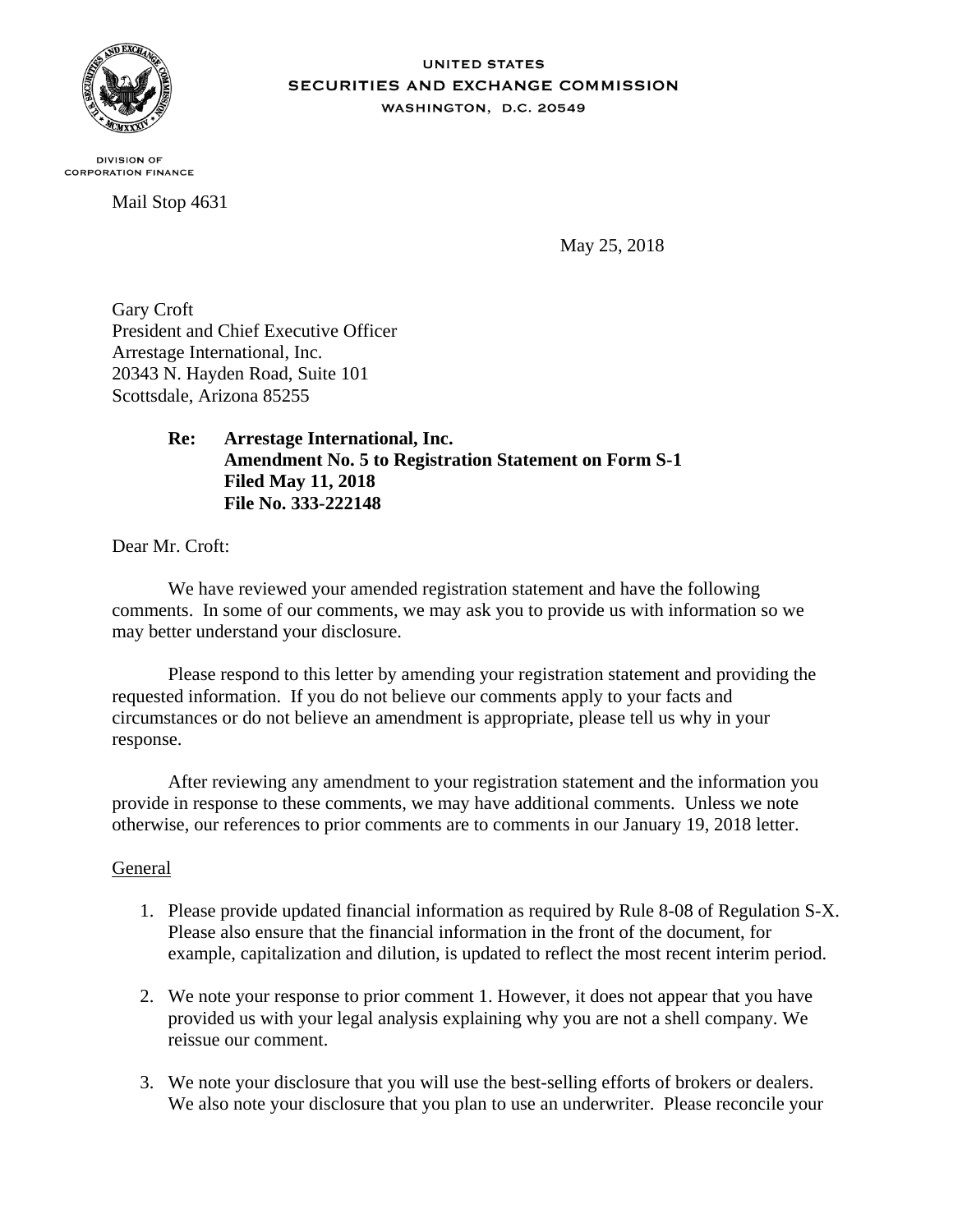Gary Croft Arrestage International, Inc. May 25, 2018 Page 2

> disclosures. Please revise to provide the disclosures required by Item 508 of Regulation S-K.

4. We note your response to prior comment 3. Please revise to clarify whether you are registering common stock or "Class A Common Stock". Please reconcile any inconsistencies in your fee table and description of capital stock. If you have more than one class of common stock, then please disclose the difference between the classes in your description of capital stock. Please also revise to remove your references to "Units" since you do not appear to be registering "Units" in this offering.

## Prospectus Cover Page

- 5. We note your response to prior comment 19. Please revise the Prospectus Cover Page to clarify that you will sell shares at a fixed price of \$2.00 per share for the duration of the offering.
- 6. We note your disclosure on page 41 that you do not expect to pay any commissions. Please remove or explain the basis for the \$400,000 underwriting discounts and commissions.

### Use of Proceeds, page 32

7. We note that you provide your intended use of the offering proceeds assuming that 100% of the common stock offered is sold. Please revise this section to discuss your use of proceeds if 25%, 50%, and 75% of the offering is sold. Please see Instruction 1 to Item 504 of Regulation S-K.

### Summary Balance Sheet, page 35

8. We note your response to prior comment 15. Please delete footnote 2 from the table or provide the missing text.

### Item 15. Recent Sales of Unregistered Securities, page II-4

- 9. We note your response to prior comment 37. Please describe the nature of the consulting services that were provided Mr. Demasi and Mr. Gean and state the amount of consideration received by you for the consulting services.
- 10. Please revise this table to only include the information required by Item 701. For example, it is unclear why you have included percentage owned and the underwriter related columns.